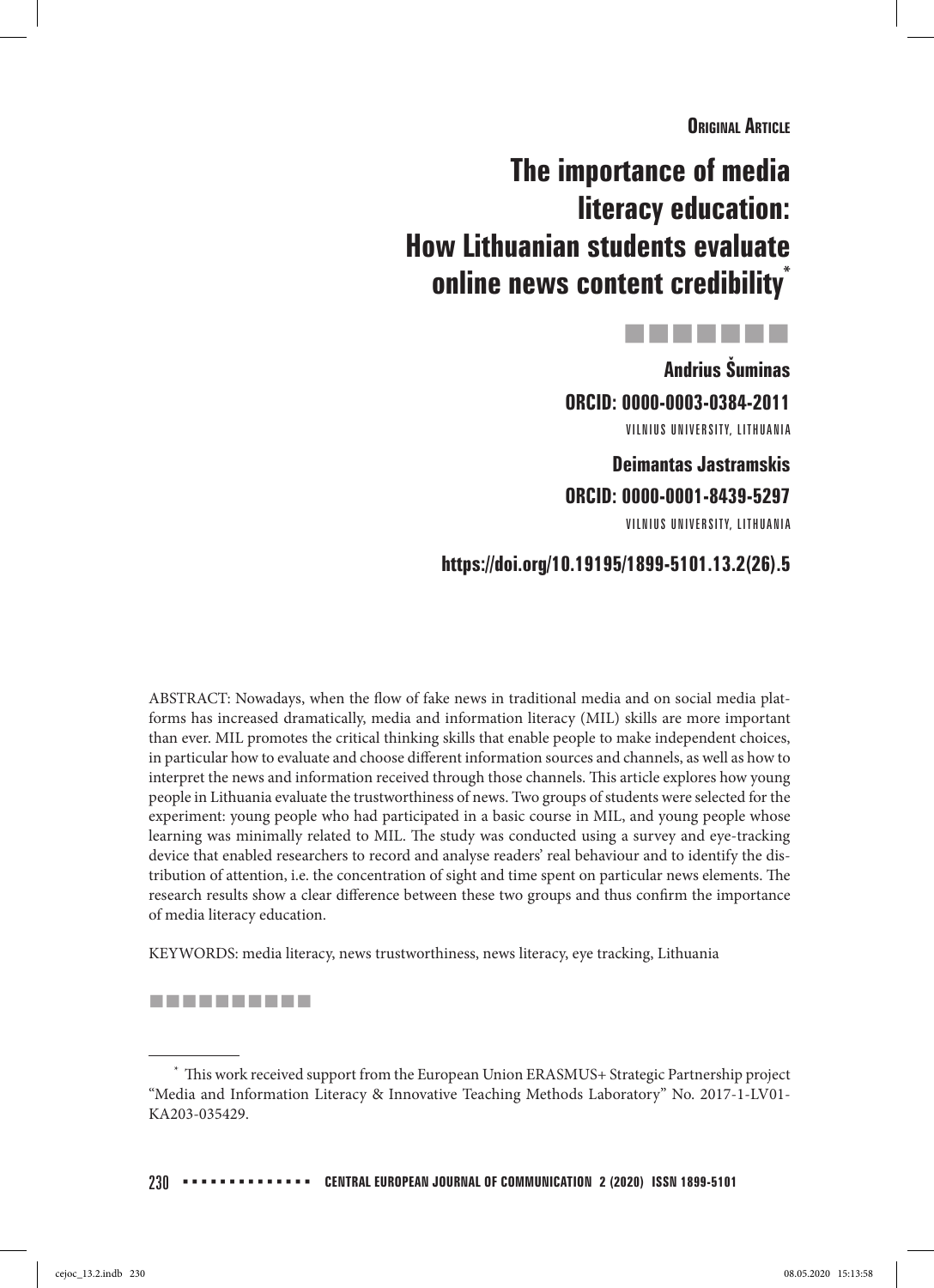#### **INTRODUCTION**

The importance of media literacy education is widely discussed in scientific literature from various perspectives as it has numerous applications within different contexts (Schmidt, 2013). Due to fact that it includes the diversity of dimensions — i.e. technological, culture, social, and economic — it might be called "an umbrella concept" (Koltay, 2011) and has been the subject of manifold definitions. Over the years, the main focus of media literacy has been on print and audiovisual media and peoples' skills regarding how to practically exploit those traditional communication channels.

The role of media literacy education is emphasised especially in the context of young people's education. Despite the fact that young people use new technologies and forms of communication with ease, they do not necessarily have the abilities to fully analyse and evaluate media content. Media literacy helps young people to understand media content correctly, to critically dissect media forms, and consequently to benefit from media intelligently.

Although media literacy has mostly been applied to K–12 education, undeniably it is vital to help individuals of all ages acquire the competencies necessary to fully participate in the modern world of media convergence (Schmidt, 2012). Due to all these reasons, media literacy educational programmes and research have both grown significantly (Hobbs, 2005, 2011; Potter, 2010; Schmidt, 2013). Existing media literacy studies have focused primarily on programmes geared towards children and teenagers, especially at the K–12 level (Hobbs, 1998; Mihailidis, 2008; Martens, 2010) and less recognised are the issues related to the media literacy topics in the context of postsecondary higher education (Schmidt, 2013). Universities and other higher education institutions increasingly offer media literacy courses; in some cases it is possible to even find study programmes dedicated to media literacy. The necessity of media literacy in the university curriculum is reasoned from a cultural studies perspective and is emphasised in the importance of the impact of media usage on "lived society" (Onge, 2018, p. 15). Although media literacy competencies are not only addressed during media literacy courses, associated competencies can also be addressed in an interdisciplinary fashion in a wide range of courses across the university-level curriculum (Ashlock, 2011; Schmidt, 2013).

It would be beneficial to continue developing the K–12 and university partnership, enhancing the cultivation of media literacy competencies in the curriculum (Butler, 2018). On the other hand, the significance of media and information literacy (MIL) in university education becomes more important when this subject is fragmented and partly based on volunteer project activities in secondary education. This is relevant for the Baltic States and for Lithuania in particular (Balčytienė & Juraitė, 2017), where MIL education as informal practical activities was incorporated into a general education curriculum for primary and secondary education (and the Lithuanian government began strategically to plan the training of teachers for MIL integration into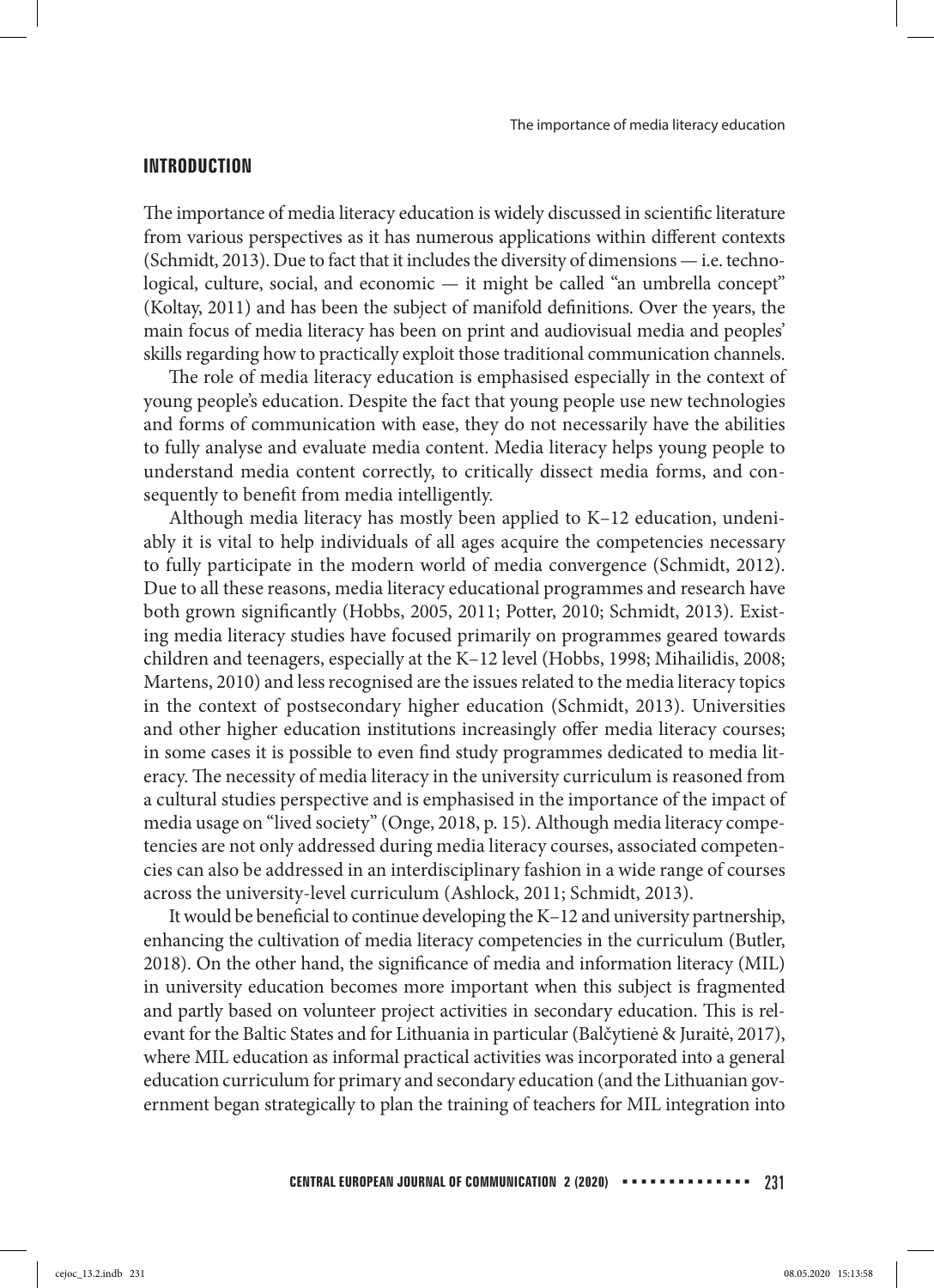preschool, primary, and secondary education) only from 2017 (Order of the Minister of Education and Science of the Republic of Lithuania No V-442, 2017).

Media literacy education is extremely important for journalism students because, after finishing their studies, as journalists, they are going to be responsible for media content. Katherine G. Fry (2018, p. 14) argues for the necessary inclusion of digital media literacy into curriculum related to television and radio in the context of a "paradigm shift in the existing media landscape". A media literate perspective could improve journalism practices by providing journalism students with a more holistic knowledge of message construction and reception. When journalists attain insights into how texts are interpreted, used, and enjoyed by audiences, they may gain proficiency in storytelling from the production side (Mihailidis, 2006). Also, sophisticated MIL education will prevent future journalists from getting lost in the sea of public relations, content marketing, and misinformation.

The issue of raising the level of journalism by providing sufficiently literate representatives of this profession is of vital importance in times called by many the era of post-truth. Jason Tanz in his article entitled "Journalism Fights for Survival in the Post-Truth Era" (Wired, February 14, 2017), concluded: "In a post-fact era of fake news and filter bubbles, in which audiences cherry-pick the information and sources that match their own biases and dismiss the rest, the news media seems to have lost its power to shape public opinion." If this opinion should not became a prophecy, if journalists should still "occupy the symbolic communicative centre of democracies through normative goals of information production and dissemination" (Carlson, 2018, p. 1182), there is a need for wide research in the area of media and information literacy, the results of which will influence journalism educational curricula.

In this article, we examine the media literacy level of students, focusing on the process of news evaluation. The objective of our article is to ascertain the impact of media literacy education on the evaluation of news credibility. Starting with an outline of media literacy, we discuss the relationship between journalism and MIL and conceptualize the news evaluation regarding its credibility. As the systematic MIL education at the K-12 level in Lithuania does not matter, we seek to find out the ability of journalism and other students (with different MIL education at university) to assess and argue for news credibility. The empirical part includes a survey and experiment with an eye-tracking device that enables to identify the distribution of attention of participants on particular news elements.

## **MIL AND NEWS EVALUATION**

It is worth remembering that in early definitions the general notion of literacy was described as "social practices and conceptions of reading and writing" (Street, 1984). Only later did researchers like Aufderheide and Firestone (1993, p. 7), who generally defined media literacy as "the ability to access, analyse, evaluate and communicate messages in a wide variety of forms", make an effort to define precisely such a complex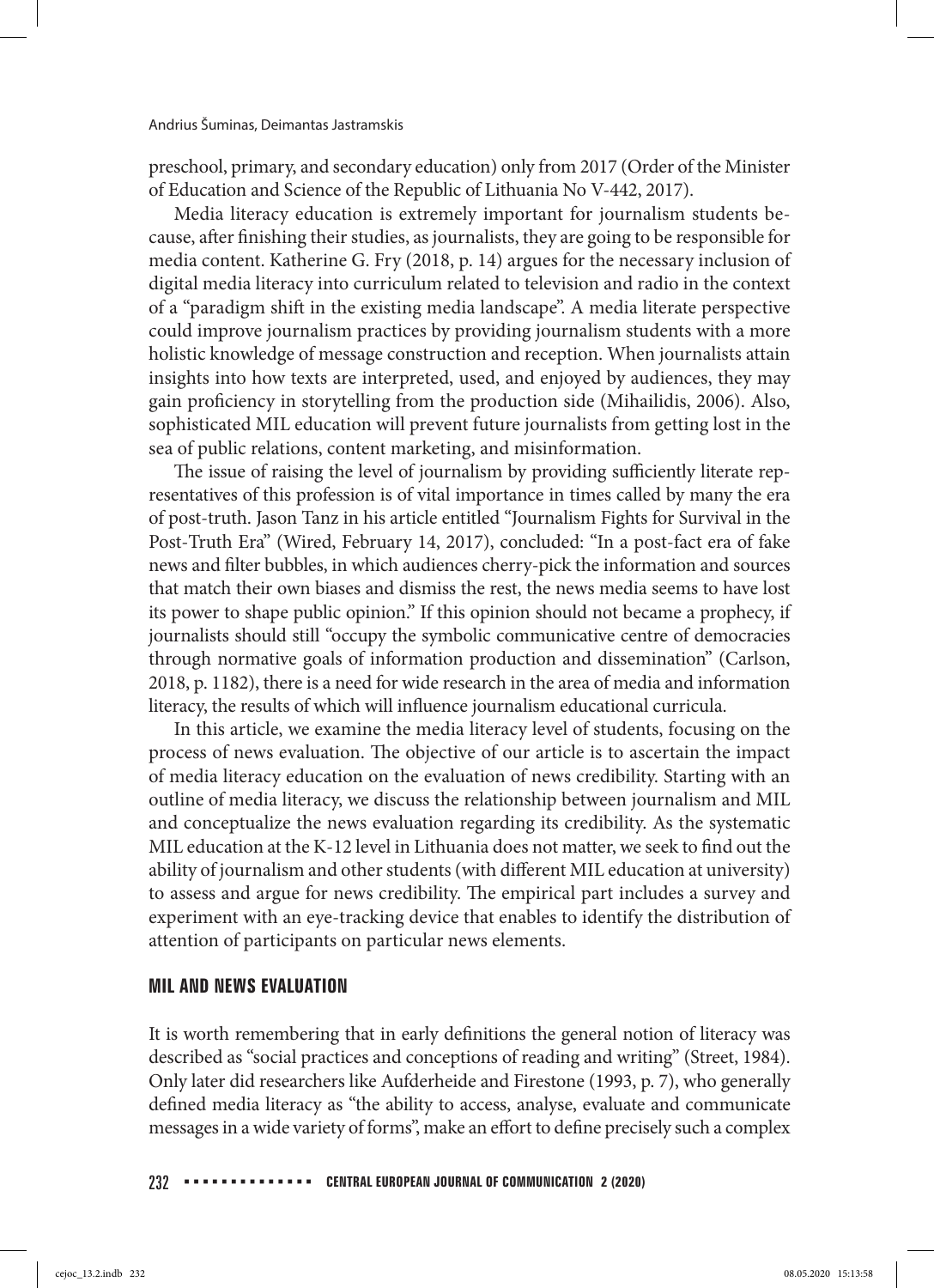concept as media literacy (and others literacies like information literacy or digital literacy) and start to consider a wider range of skills, such as analysing and evaluating (Masterman, 1985; Messaris, 1994). In recent decades, within both academic and policy discourses, the concept of media literacy has been being extended from its traditional focus on print and audiovisual media to encompass new media on the internet (Livingstone, 2004). In light of the fast-changing media landscape, it has been widely acknowledged that people need to develop new media-related competencies that will allow them to function successfully in the world of the present and future.

Therefore, media literacy skills are essential in terms of educating people to become more critically aware of the media they consume so that they can protect themselves from unsuitable messages, have a better understanding of the media, and experience enhanced enjoyment (Potter, 2008). Media literacy is increasingly becoming an important component of European and national policy agendas in the media and communication sectors. Media literacy on a political level is generally defined as the ability to access the media, to understand and to critically evaluate different aspects of the media and media contents, and to create communications in a variety of contexts (European Commission, 2007). According to the European Commission (2007), the various levels of media literacy include:

— feeling comfortable with all existing media from newspapers to virtual communities;

— actively using media, through, *inter alia*, interactive television, use of internet search engines or participation in virtual communities, and better exploiting the potential of media for entertainment, access to culture, intercultural dialogue, learning, and daily-life applications (for instance, through libraries and podcasts);

— having a critical approach to media as regards both quality and accuracy of content (for example, being able to assess information, dealing with advertising on various media, using search engines intelligently);

— using media creatively, as the evolution of media technologies and the increasing presence of the internet as a distribution channel allow an ever-growing number of Europeans to create and disseminate images, information, and content;

— understanding the economy of media and the difference between pluralism and media ownership;

— being aware of copyright issues which are essential for a "culture of legality", especially for the younger generation in its double capacity of consumers and producers of content (today's society is bombarded with messages from different media channels, so understanding media and being able to analyse those messages critically is the necessary skill required for being media literate).

According to more present-day definitions of literacy, literacy involves gaining the skills and knowledge to read and interpret varying texts and artefacts, and to successfully navigate and negotiate their challenges, conflicts, and crises (Kellner & Share, 2005). Media literacy, in turn, refers to the understanding of media and the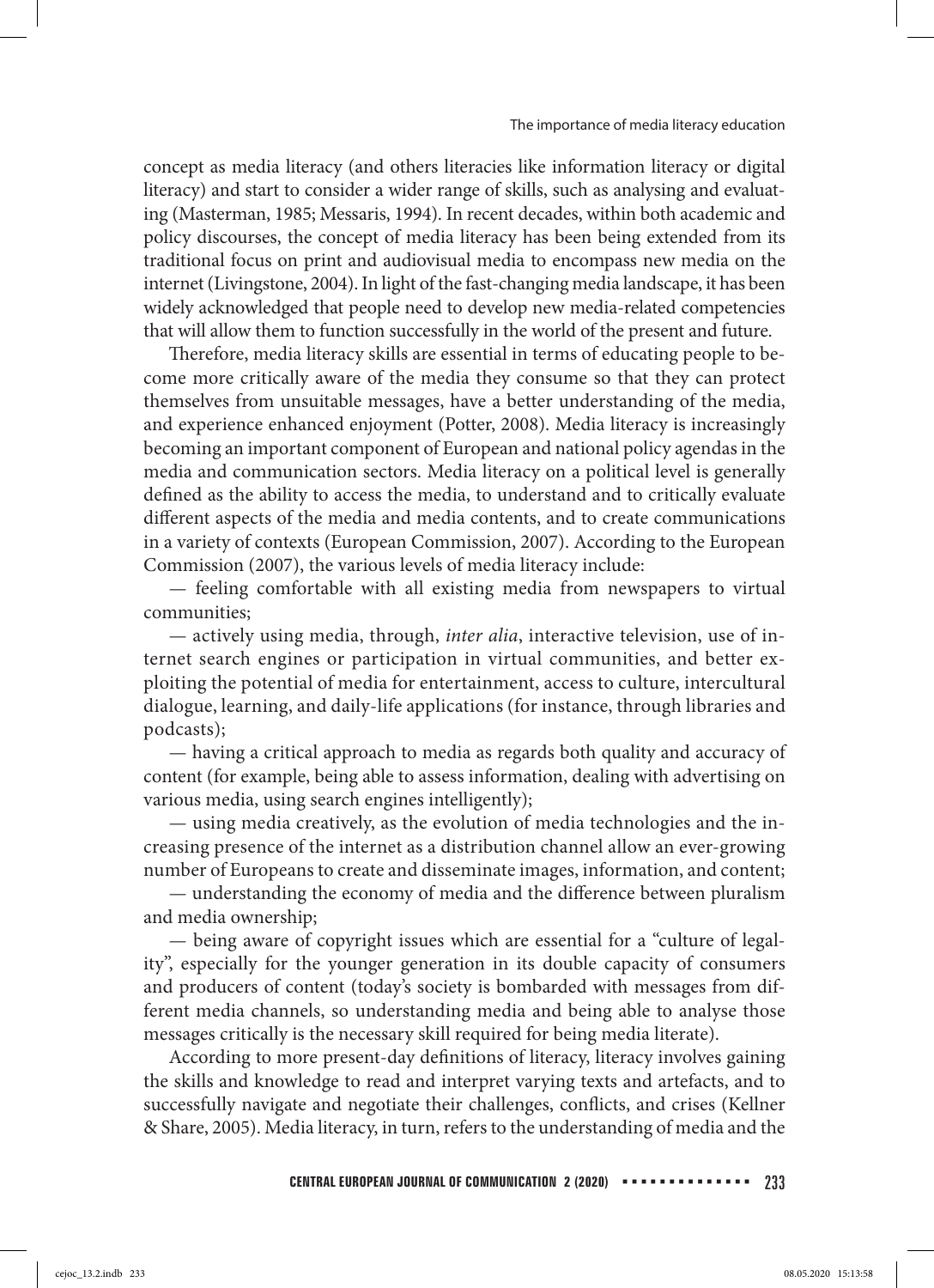use of it as a source of information, entertainment, enrichment, growth, empowerment, and communication (Wan, 2006; Wan & Gut, 2008).

Due to critical thinking and evaluation having become crucial skills for literacy, the notion of critical media literacy has appeared. Its aim is to expand the notion of literacy to include different forms of media culture, information and communication technologies, and new media, as well as deepening the potential of literacy education to critically analyse relationships between media and audiences, information, and power (Kellner & Share, 2007). A critical approach as part of literacy is also crucial in the context of controversies around potential social media use — the advantages of participation and empowerment on one hand and shallow relationships, consumerism, exploitation, and safety and on the other (Burnett & Merchant, 2011).

Critical media literacy incorporates three stages that lead to the empowerment of citizens of all ages: (a) becoming aware of the importance of making choices and managing the amount of time spent with various media forms; (b) learning specific skills of critical viewing and surfing — learning to analyse and question what is in the frame/on the screen, how it is constructed, and what may have been left out; and (c) exploring deeper issues of who produces the media that people experience and for what purposes (Thoman, 1995; Wan & Gut, 2008).

When examining the relationship between journalism and MIL, we must first focus on news literacy which is at the intersection of information literacy and media literacy (Malik et al., 2013). News is the journalistic product and the result of the work of humans (or artificial intelligence under their control) in the selection, evaluation, and preparation of certain information that must be new or partially new and has not yet been disclosed. In order for the audience to identify the news as the appropriate content, they must be news literate and, above all, develop critical thinking and communication skills to recognise news and events in the modern communication landscape (Hobbs, 2010). A broader view of news literacy should include an understanding of the role of news and journalism in society and democracy. It is even important for young people to develop their motivation to seek out news and be interested in the news. Creators of journalistic content (news) must develop professional skills for the production of the news (the best way to learn about the structure of news for citizenjournalists and informed consumers also) (Malik et al., 2013). In reality, the ability to create journalistic content cannot be decoupled from all the other abilities mentioned above. It is a composite set of attributes that make up news literacy complexity.

Each editorial staff, when creating news content, follows certain selection criteria for the information, as well as evaluating the credibility of the information received and the sources that provide it. According to the theory of social responsibility, the media organisation which carries out economic activities must be socially responsible, and therefore it must prepare and disseminate true, accurate, fair, relevant, and objective news (McQuail, 2010). The concept of "objectivity" is discussed as one of the most important concepts in journalism theory; it is closely connected to the quality of news information. To achieve objectivity in news, it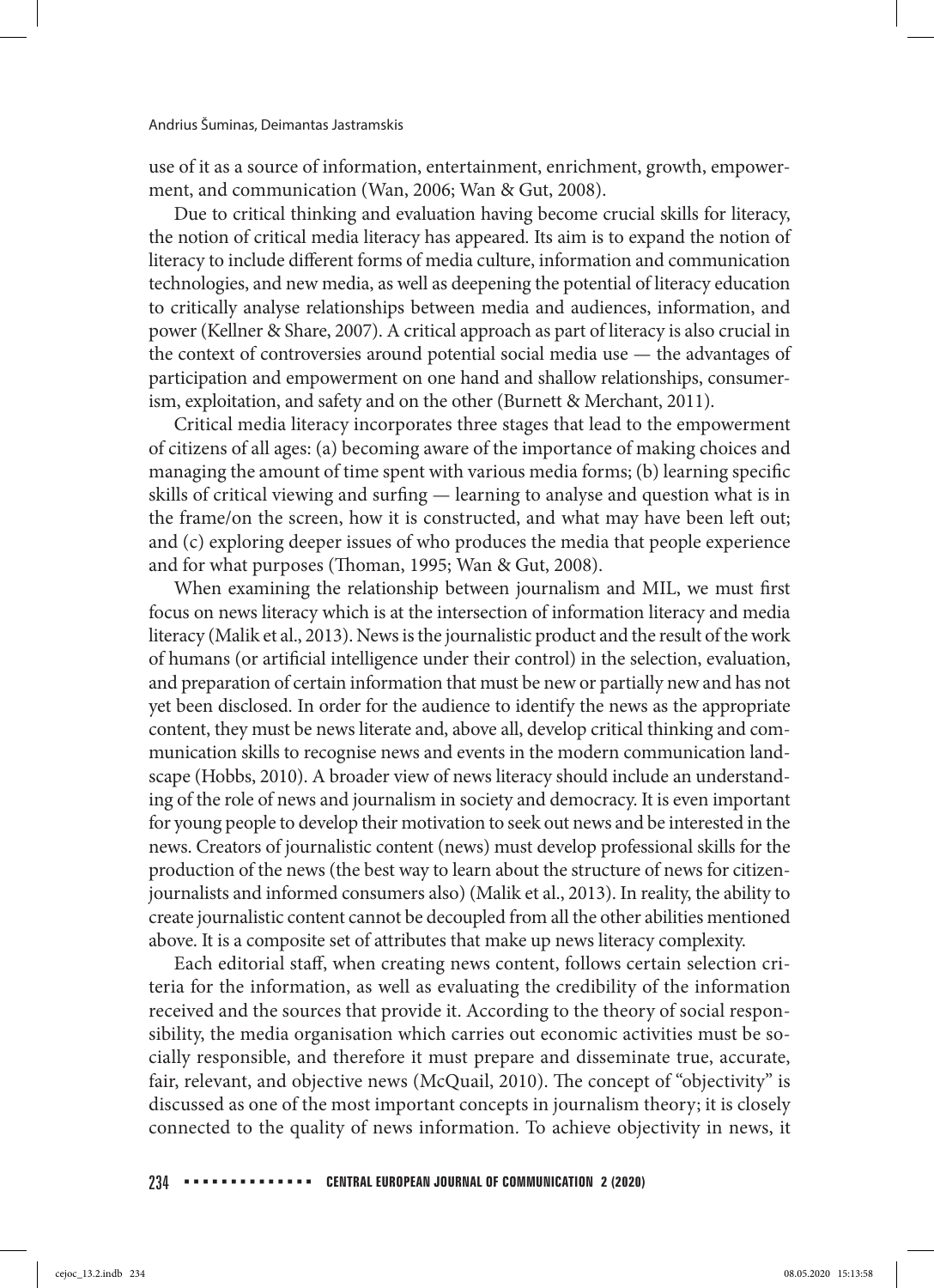is essential that its contents meet the main criteria of objectivity: factuality and impartiality as well as their criteria of truth, relevance, newsworthiness, balance, and neutrality (Westerstahl, 1983). In news, to report on an individual fact and its relevance to reality would suffice to satisfy the criterion of truth only and to equate fair reporting with objectivity. The primary component of objectivity — factuality and fact-checking — has been the domain of responsible journalists and editors for decades. However, as the internet and social media evolved, the audience was flooded with a lot of unverified, misleading, or false information packaged with news etiquette, and the need for additional fact-checking increased. Some editorial offices have created new sections for fact-checking or truth-finding, though this has always been and is the essence of journalistic work. A certain fact-checking rebranding has taken place with appropriate public communication. Even factchecking groups and movements have been set up, which, according to Graves (2016, p. 6) "seek to revitalise the 'truth-seeking' tradition in journalism". In this way, a double fact-checking scheme has been launched: before and after the news was published. Some tasks of the fact-checking have been enhanced by automated methods. Even though computational fact-checking helps to process much of the information needed to determine the truth, computer validation itself is based on facts that have already been validated by humans (Hassan et al., 2015; Nguyen et al., 2019; Shi & Weninger, 2016). As a result of the problem of verifying new facts, which is commonplace in journalism, human resources remain at the heart of decision-making about facts.

The scheme of objectivity must be extended due to a great many events in an individual news item and different approaches to reporting facts, the criteria for the selection of prominent facts, and the balance between fact and opinion (McQuail, 2010). The content of a news item that is factual and is clearly constructed, important, and comprehensive can communicate certain values that are promoted by the participants of the event, journalists, or media organisations. Since it is not always possible for subjects (participants, journalists, and the audience) to distance themselves from their subjectivity, it is important to make the most of seeking balanced and neutral reporting, i.e. impartiality, to construct a news item in accord with the principle of objectivity.

Critics of the doctrine of objectivity in journalism see objectivity itself as a kind of bias or even myth and ideology (Glasser, 1992; Maras, 2013; McQuail, 2010). However, such criticism is usually related to the different treatment of objectivity and its misapplication in practice. On the contrary, the pursuit of objectivity and journalistic procedures relating to the selection of sources, fact-checking, and balance of views help to ensure the credibility of the news. And in that way, "objectivity safeguards credibility while diffusing concerns about bias" (Maras, 2013, p. 56) with respect to news.

What makes certain facts and news about an event credible to an audience who did not attend a particular event and who must rely on its presentation in the media? Metzger et al. (2003) indicate three levels of information credibility: source, message, and media. Source credibility is usually defined by expertise and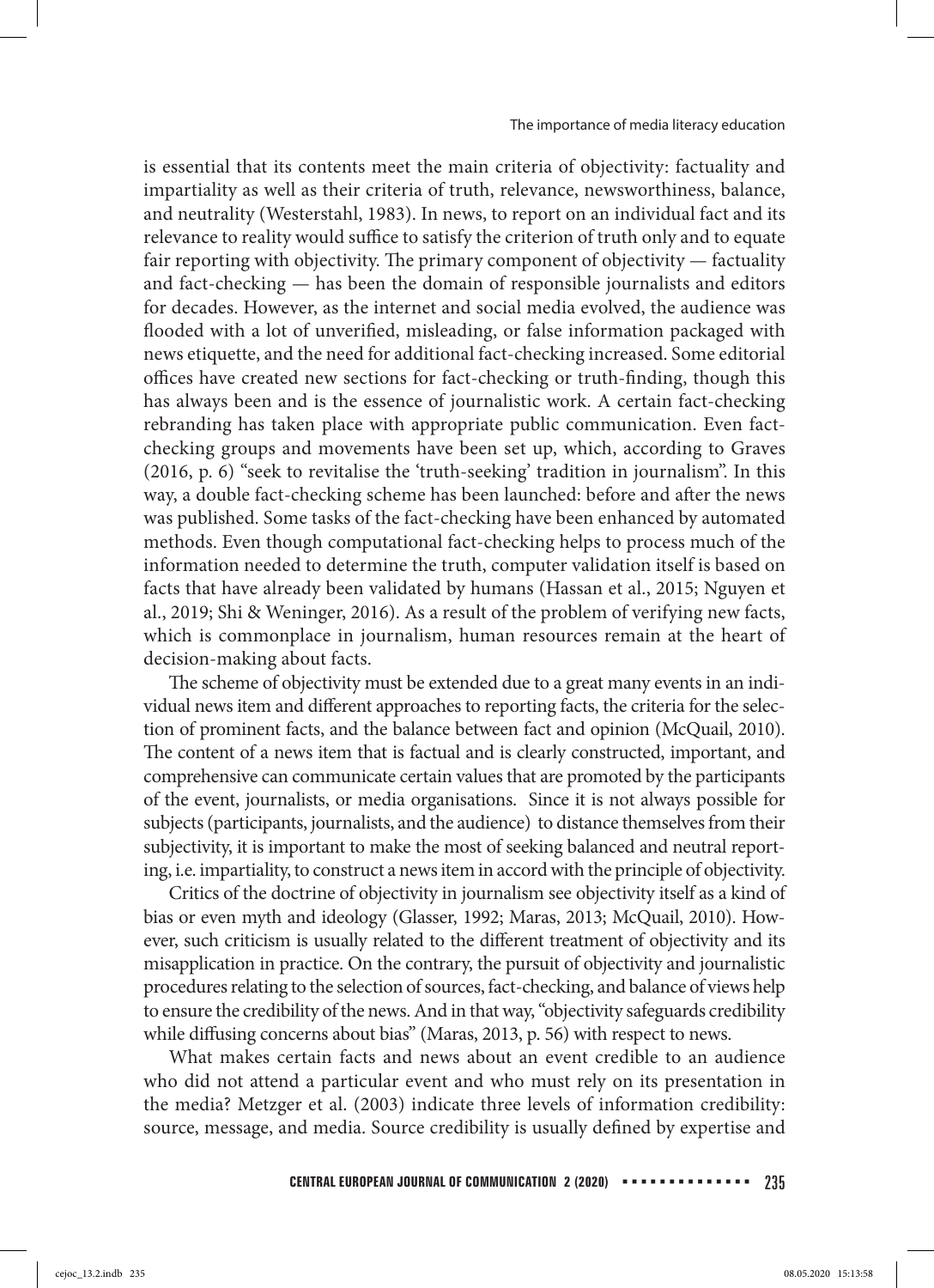trustworthiness, whereby expertise refers to a qualified expert on the topic, and trustworthiness is conceptualised as the motivation of the communicator to tell the truth about the topic (Hovland et al., 1953; Metzger et al., 2003). References to sources indicate where the facts come from and what persons or documents are cited. The credibility of the news can be judged by the credibility of the sources. When sources are not identified or named without explaining why they are not disclosed, the information cannot be considered credible because its origin is not clear. If the journalist explains the circumstances of the source's confidentiality and uses such a tool in exceptional cases, the news may be considered credible (subject to some reservations) until the accuracy of the information provided becomes clear as a result of the new facts presented.

When assessing the credibility of a news item, it is important to know who the author of the news is: whether it is a specific person, editorial office, or news agency (Sakadolskis, 2007). This is basically the aforementioned level of media credibility. Failure to indicate authorship implies no responsibility for the content of the information and may cause distrust among the critical audience. If the content is said to have be produced in association with or on the initiative of the information partner, this implies that the editorial office is not responsible for the information provided and thus it is left to the audience to decide on the trustworthiness of the information.

Another problematic and rather widespread case of source/authorship in the media is when the only source of information is identified by a public authority or business entity (sometimes these entities are referred to as authors), and the news is "created" by a copy-paste method from a particular press release. These are cases of so-called information subsidies in the media where information from the source to the editorial office is delivered directly to gain access to the media audience (Lilleker, 2006). Depending on the facts presented and the credibility of the author of the subsidy, the trustworthiness of the information must also be assessed. This is the so-called grey zone of media content, where the credibility of information can only be partial and questionable.

When considering credibility at the message level, it should first be emphasised that professionally produced news must answer at least four questions: Who? What? When? Where? If at least one of the four questions in news journalism is not answered, the news will be lacking in essential information and will not be considered as trustworthy (Sakadolskis, 2007). The broader context of the event and the reasons behind it also require answering the questions: How? Why? When it comes to news genres, it should also be emphasised that facts must be distinguished from the opinions quoted. Given the element of impartiality in the concept of objectivity and the criterion of balance, it is necessary to include in the news the views of all the major players in the event and to ensure the diversity of sources so that the audience can understand the event in detail.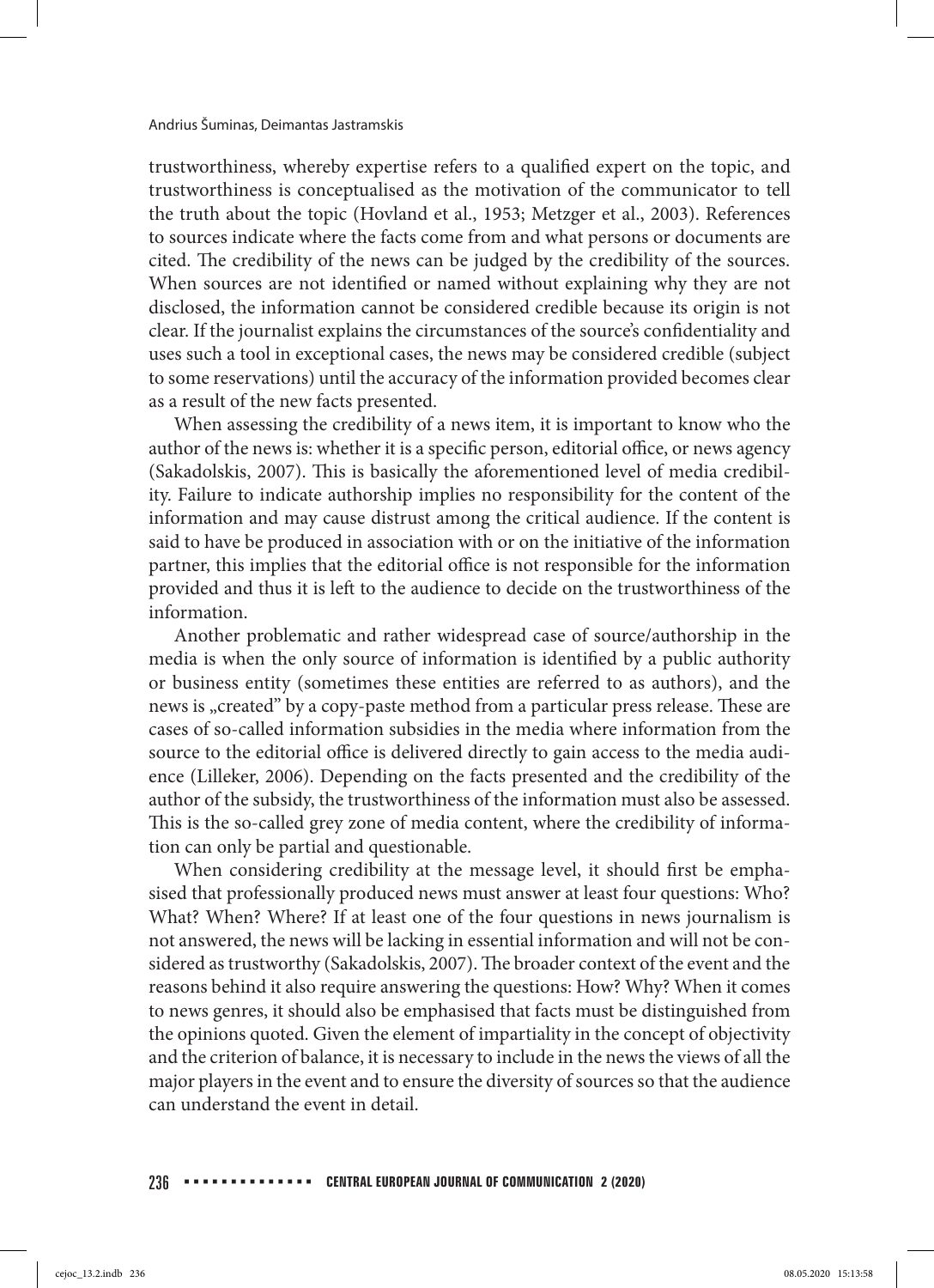## **RESEARCH QUESTIONS**

Our research aimed to empirically assess the impact of media (news) literacy education on the process of evaluating the news. We employed a comparative approach and first asked what the differences are in the assessment of news credibility between young people who have a fairly solid (journalism students) versus minimal (publishing and advertising students) background in news literacy. It was also important to examine the arguments used to evaluate the credibility of the news and to find out whether the news credibility criteria are applied in the evaluating process or more random statements are used for argumentation. To supplement the research data on the reasoning behind the news credibility assessment, we sought to determine what elements of the news users pay more attention to when assessing the credibility of the news.

## **METHODOLOGY**

To achieve the aim of the research, we decided to run the experiment with university students since we were trying to understand in a practical way how young people evaluate the trustworthiness of news. Two research groups of Vilnius University students were selected for the research — young people who have participated in various basic courses dealing with media and information literacy (second-year, fourth semester BA journalism students) and young people whose learning was minimally related to news literacy (second-year, fourth semester BA publishing and advertising (PA) students).

Table 1 presents a comparison of news literacy education between two groups of students according to the four dimensions of news literacy proposed by Malik et al. (2013): 1) an understanding of the role news plays in society, 2) the ability to find/identify/recognise news, 3) the ability to critically evaluate news, and 4) the ability to create news. Two or three course units cover all four news literacy dimensions in the journalism curriculum. Meanwhile, only one course unit focuses on one news literacy dimension (the understanding of the role news plays in society) in the publishing and advertising curriculum. The course units of three semesters of both study programmes were analysed because participants of the research experiment were fourth-semester students.

For the purposes of the experiment, we prepared three news articles in order to make them look as visually similar as possible to real online news pieces. To prepare the news articles for the research, we used the material from various news organisations and the Media Centre of the President of the Republic of Lithuania. All three news articles were connected with the Lithuanian President Dalia Grybauskaitė: news article No.  $1 -$  The President of Lithuania discussed the formation of the new EU budget with Donald Tusk; news article No. 2 — The President proposes to increase fines for misleading advertising; news article No.  $3 -$  Local Poles were disappointed with President Duda's visit to Lithuania. All three articles had a photo of Lithuanian President Dalia Grybauskaitė (one together with Polish President Andrzej Duda).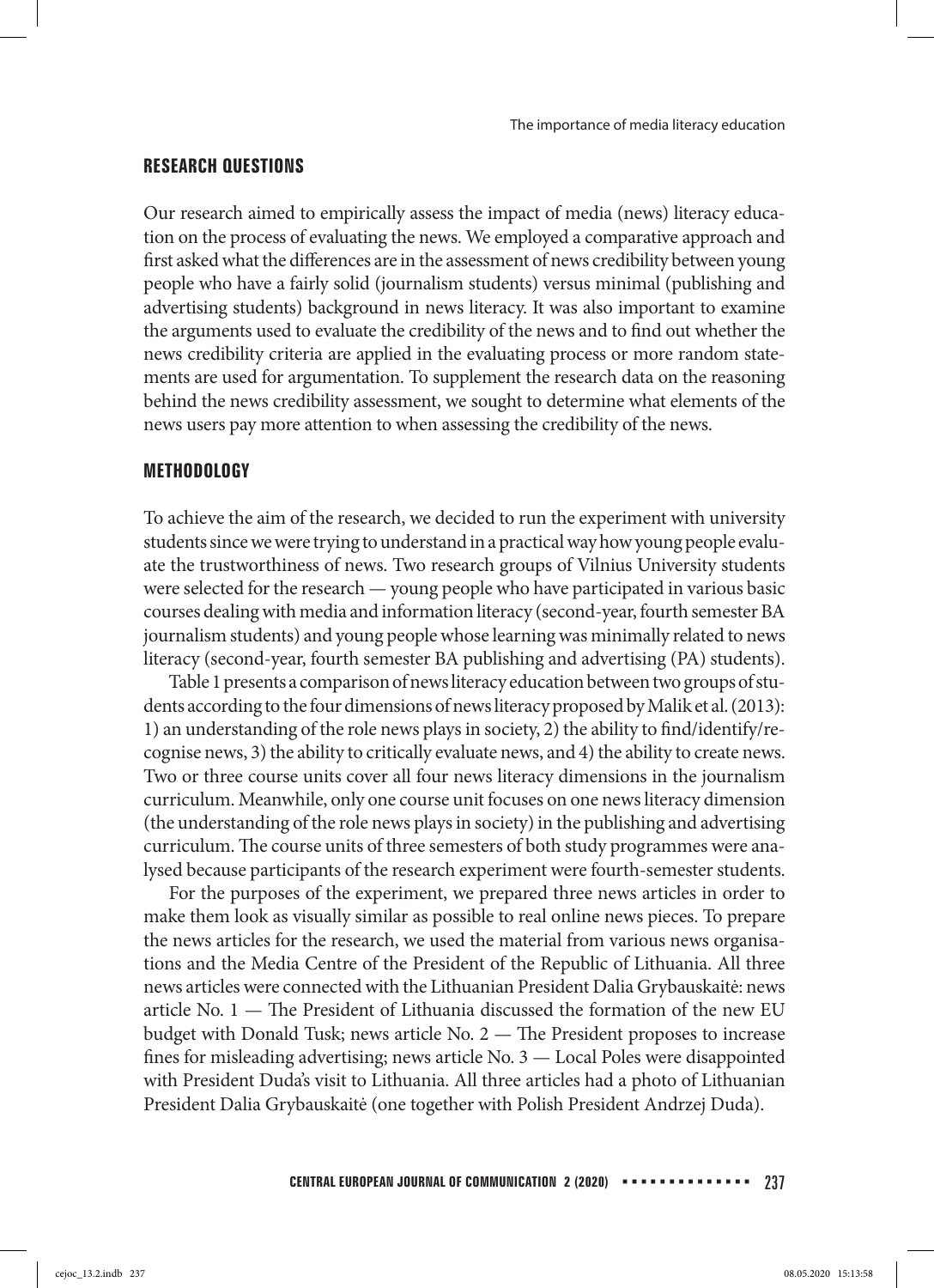#### Andrius Šuminas, Deimantas Jastramskis

| Dimension of news literacy                      | BA course units (number of<br>ECTS) in the journalism study<br>curriculum                        | BA course units (number of<br>ECTS) in the publishing and<br>advertising study curriculum |
|-------------------------------------------------|--------------------------------------------------------------------------------------------------|-------------------------------------------------------------------------------------------|
| To understand the role news<br>plays in society | Introduction to Journalism (5)<br>News Journalism (4)<br>Political Communication<br>Theory $(4)$ | Political Communication and<br>Civil Society (5)                                          |
| To find/identify/recognise<br>news              | Introduction to Journalism (5)<br>News Journalism (4)                                            |                                                                                           |
| To evaluate news critically                     | Introduction to Journalism (5)<br>News Journalism (4)<br>Genres of Journalism (4)                |                                                                                           |
| To create news                                  | News Journalism (4)<br>Genres of Journalism (4)                                                  |                                                                                           |

Table 1. Course units related to news literacy in curricula

Note: It is important to note that the vast majority of our research respondents were women: second-year BA journalism students  $N = 20$  (women—15, men—5); second-year BA publishing and advertising students  $N = 20$ (women—18, men—2).

Source: Information system of Vilnius University.

#### Vietos lenkai nusivylė prezidento A. Dudos vizitu Lietuvoje

Prezidentė Dalia Grybauskaitė susitiko su Lenkijos Prezidentu Andrzejumi Duda. Susitikimo išvakarėse Lenkijos vadovas dalyvavo Vasario 16-osios valstybės atkūrimo 100-mečio iškilminguose renginiuose, taip pat susitiko su lenkų tautinės mažumos atstovais Lietuvoje.

Prezidentai aptarė dvišalių santykių stiprinimą, bendradarbiavimą ekonomikos ir energetikos srityse, bendrus interesus NATO ir Europos Sąjungoje. Prezidentūroje pasirašyta sutartis, kurią ratifikavus bus baigtas valstybės sienos tarp Lietuvos ir Lenkijos teisinis įforminimas.

"Lenkija yra artimiausia kaimynė, labai svarbi Lietuvai tiek gynybos, saugumo, tiek ekonomikos srityse. Abipusis supratimas ir bendradarbiavimas yra vienas iš mūsų gerovės ir saugumo garantų", pabrėžė D. Grybauskaitė.



Aptariant tautinių mažumų klausimus, D. Grybauskaitė pasiūlė atnaujinti dvišalės šveitimo komisijos darbą ir pabrėžė, jog stiprėjantis politinis geranoriškumas iš abiejų pusių sudarys galimybes išspręsti jautrius tautinių mažumų klausimus tiek Lietuvoje, tiek Lenkijoje.

Tačiau lenkų tautinės mažumos atstovai Lietuvoje nusivylė Lenkijos prezidento Andrzejaus Dudos vizitu Lietuvoje Neįvardinti vietos lenkų atstovai teigė, jog A. Duda siekdamas geopolitinių Lenkijos tikslų nuolaidžiavo Lietuvos prezidentei ir per mažai dėmesio skyrė lenkų tautinės mažumos problemoms mūsų šalyje.

Figure 1. Example of the news article used in the study

As shown in Table 2, the trustworthy article used in the study had all the hallmarks of credible news media content — headline and lead, named author, photo caption, and two different named sources (news agency sources). Another article,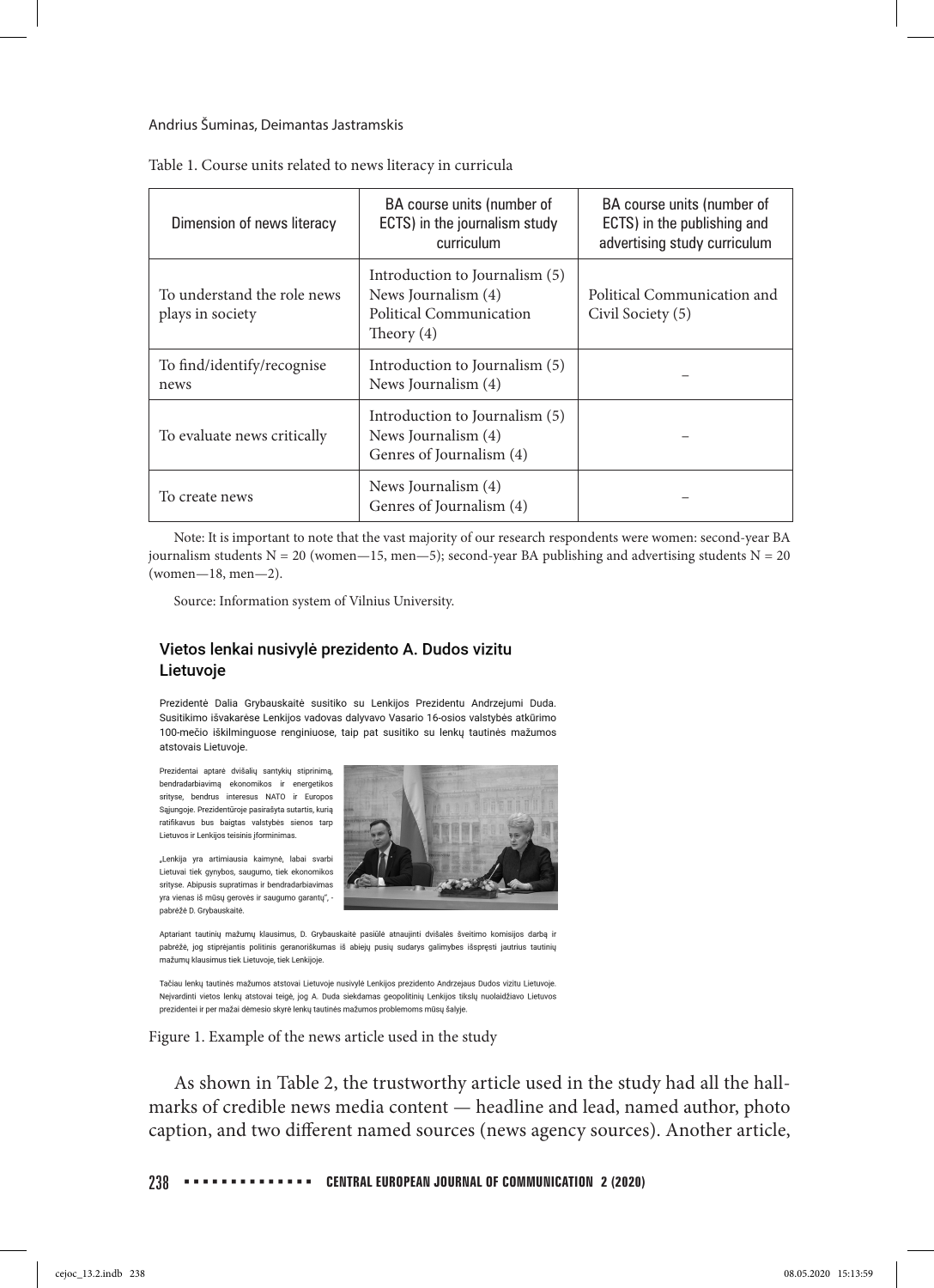which was an untrustworthy one, was prepared according to an example of fake news, where some real facts and information are mixed with fictive and fake elements. In our case, this article was missing a named author, a photo caption, and real information about Polish President Andrzej Duda's visit to Lithuania. Furthermore, a fictitious negative comment given by the undisclosed representatives of the local Polish minority in the country was mixed in. The third news article selected for the research belonged to the "partly trustworthy" category. It was a typical version of a one-source information subsidy put together by an editorial office from the press release of the Media Centre of the President of the Republic of Lithuania.

| News item     | No. 1<br>Trustworthy | No. 2<br>Partly trustworthy | No.3<br>Untrustworthy |
|---------------|----------------------|-----------------------------|-----------------------|
| Headline      | $^{+}$               | $^{+}$                      |                       |
| Author        | $^{+}$               | $^{+}$                      |                       |
| Lead          | $^{+}$               | $^{+}$                      | $\div$                |
| Photo         | $^{+}$               | $\pm$                       | $^{+}$                |
| Photo caption | + (with author)      | + (without author)          |                       |
| Sources       |                      |                             | $2(1$ -unnamed)       |

|  |  |  |  | Table 2. Elements of the research articles used in the study |  |  |  |  |  |  |  |  |  |  |
|--|--|--|--|--------------------------------------------------------------|--|--|--|--|--|--|--|--|--|--|
|--|--|--|--|--------------------------------------------------------------|--|--|--|--|--|--|--|--|--|--|

Source: Authors.

Students from both research groups (20 people in each group) were asked to evaluate the trustworthiness of the abovementioned news articles. We wanted to find out whether there were any differences between the performance of the students who had been enrolled in various media and information literacy courses (second-year BA journalism students) and the students whose learning was minimally related to news literacy (second-year BA publishing and advertising students). It was also important to determine on which news items a person focused attention while evaluating news trustworthiness and to determine on what grounds the evaluation of the trustworthiness of news took place.

In the course of the experiment, we asked each respondent to evaluate the trustworthiness of the news articles one by one. All three news articles were presented on a large laptop (19") monitor. The time for reading news articles was not limited. The respondents were informed in advance that they had to click on a specific news article every time they made a decision.

In order to get a better understanding of the profile of our respondents, we asked some additional questions before and after the experiment. The questions asked before the experiment included demographic characteristics, such as gender and age, and information about the respondents' news and media consumption habits. Giving answers to additional questions on a laptop before the main experiment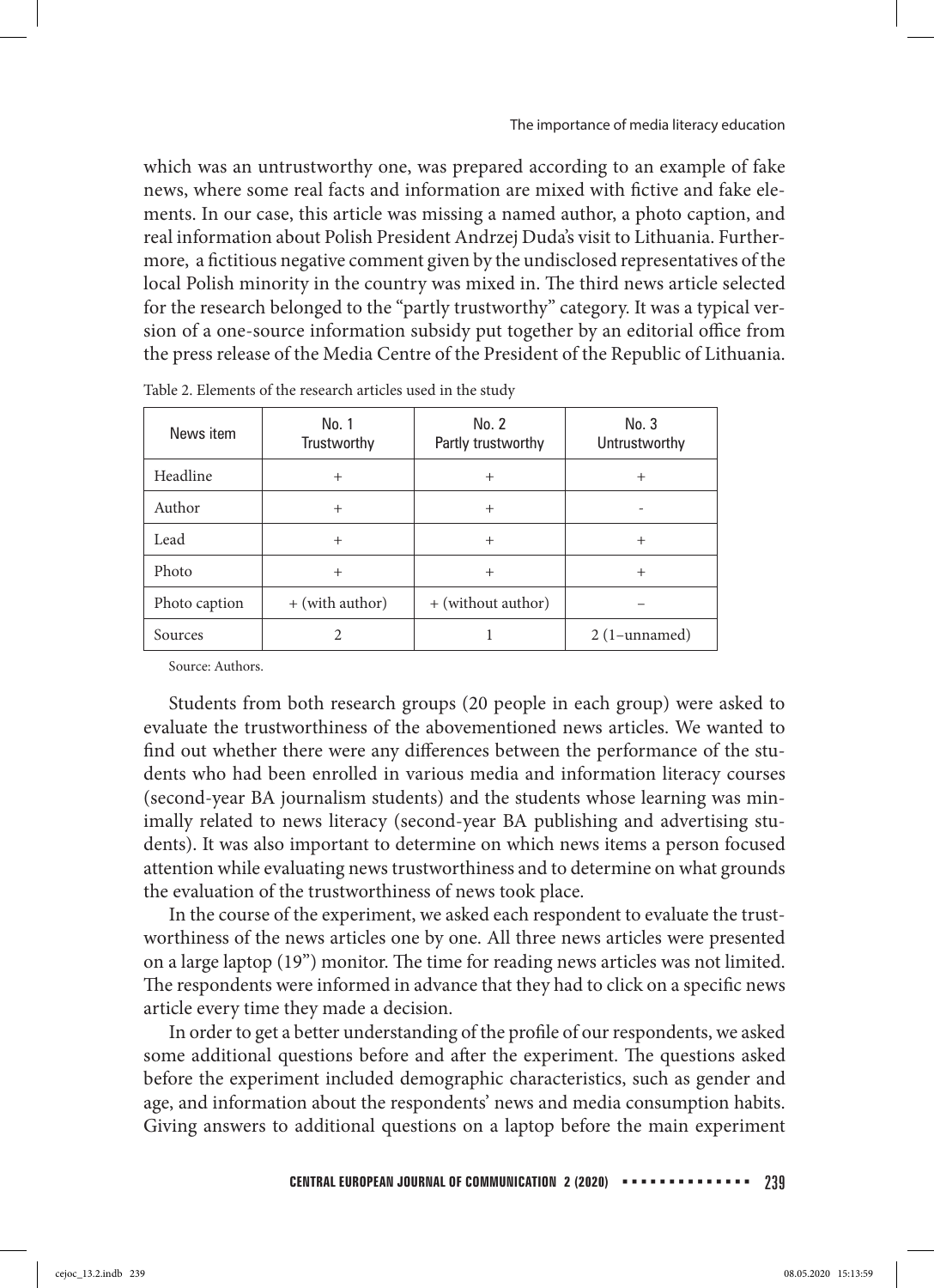also made the respondents comfortable with the system. After the experiment was over, we sought to explain how the respondents evaluated a particular news article.

In order to find out the respondents' basic gazing data (focus points, entry points, reading paths, and time spent), we used a mobile eye-tracking laboratory set up at the Vilnius University Faculty of Communication building. The respondents were placed in front of a laptop with the eye-tracking equipment mounted (*Tobii X2-30 Eye Tracker*), and the eye-tracking software (*Tobii Studio 3.2*) installed in it. A second monitor was connected and used for a live preview of the respondent's actions. I-VT fixation filter with a velocity threshold of 20 ms was used. The minimum fixation duration was set to 60 ms, adjacent fixations were merged if they did not exceed 75 ms, and an angle of 0.5 degrees was used between fixations.

Some measures were taken in order to answer the research questions. The time to the first fixation, counted in milliseconds, was measured and was used as an indicator for the respondent's first fixation on a specific area of interest. This metric, when compared to other areas of interest, showed which elements of the news article were drawing more user attention in the context of the task they were asked to perform. The number of fixations on a specific news article was measured for each participant as a fixation count and served as an indicator of the elements with the longest or shortest time of looking at a specific place. A mouse click count was used to measure the task completion duration from the beginning of the experiment to the moment the user finished the evaluation and clicks on the article.

## **RESULTS**

The research respondents spent most of their time reading and evaluating the news article which belonged to the "partly trustworthy" category. The average time used to evaluate the partly trustworthy news item was 83.1 seconds; it was 71.1 seconds in the case of the trustworthy news item, and 67.5 seconds in the case of the untrustworthy news item (Table 3). The time was calculated from the moment when the news articles were presented to the respondent until the mouse click, which marked the end of the evaluation process.

|                                        | Trustworthy | Partly trustworthy | Untrustworthy |
|----------------------------------------|-------------|--------------------|---------------|
| Journalism students                    | 70.6        | 86.5               | 68.9          |
| Publishing and advertising<br>students | 71.6        | 79.7               | 66.1          |
| All respondents                        | 71.1        | 83.1               | 67.5          |

Table 3. Average evaluation time for research news items (seconds)

Source: Authors.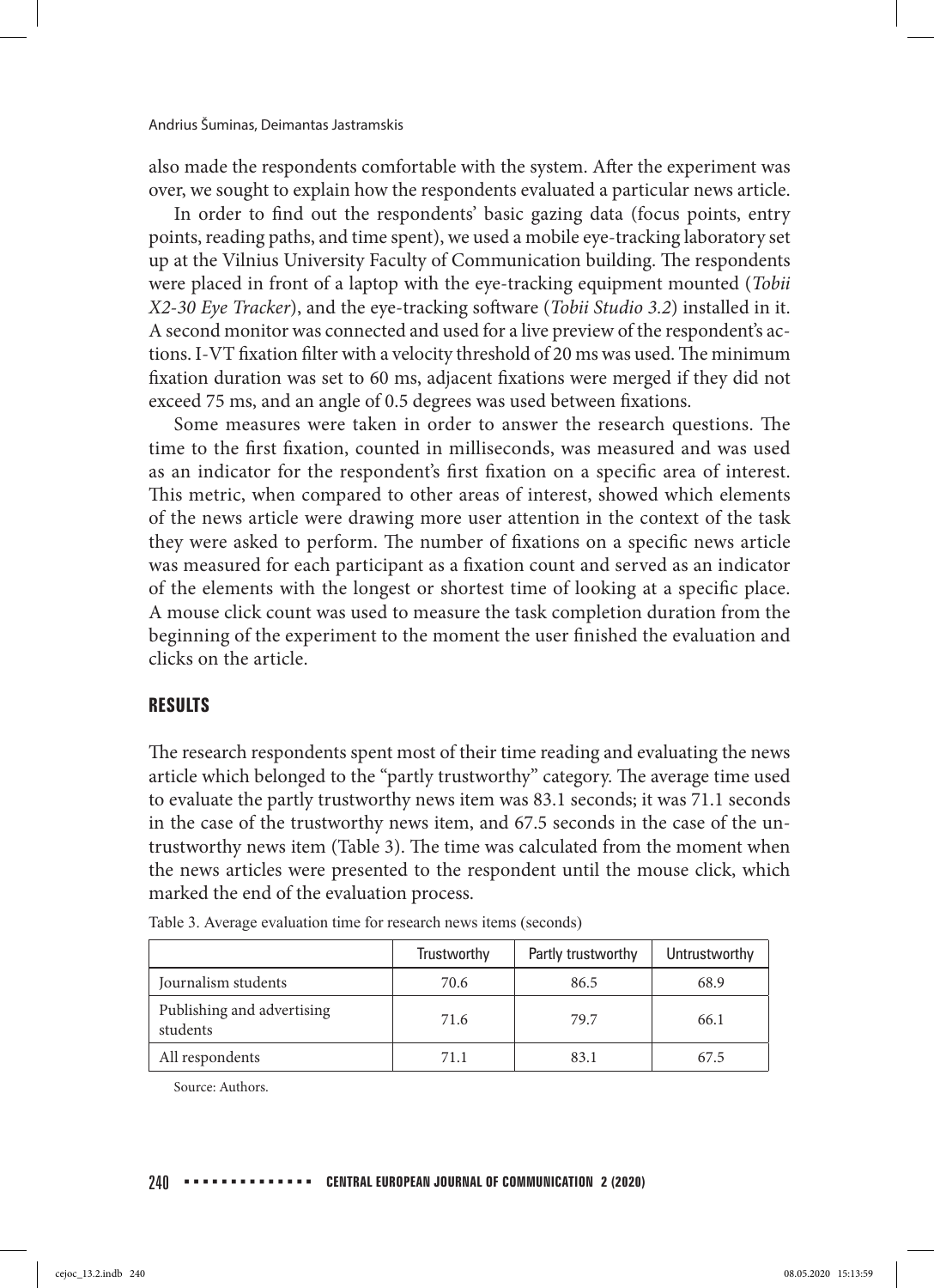| Evaluation and reasoning                   | Journalism students      | Publishing<br>and advertising students |
|--------------------------------------------|--------------------------|----------------------------------------|
| Trustworthy                                | 85                       | 55                                     |
| Specified sources                          | 40                       | 10                                     |
| Facts                                      | 25                       | 15                                     |
| Convincing information                     |                          | 15                                     |
| Appropriate presentation<br>of information | 10                       | $\overline{a}$                         |
| Reliability of media outlet                | 10                       | 5                                      |
| Information about the<br>head of state     | ÷                        | 5                                      |
| Quoting                                    | ÷                        | 5                                      |
| Partly trustworthy                         | 15                       | 40                                     |
| Specified sources                          | $\overline{\phantom{m}}$ | 5                                      |
| Lack of fact                               | 5                        | 10                                     |
| Grammatical inaccuracies                   | 5                        | 5                                      |
| Don't know                                 | 5                        | 20                                     |
| Untrustworthy                              |                          | 5                                      |
| Grammatical inaccuracies                   |                          | 5                                      |

Table 4. Evaluation of trustworthy news and reasoning for why the news should be trustworthy, partly trustworthy or untrustworthy (%)

Source: Authors.

Respondents needed the least time for the evaluation process in a case of the untrustworthy news material, the longest evaluation was of partly trustworthy news. However, it is important to notice that during the course of the experiment the respondents were first presented with the partly trustworthy news article, after the untrustworthy piece, and the last one was trustworthy news article. This could have had a direct impact on the time respondents needed to evaluate all three news articles.

The survey data in Table 4 suggest that the group of journalism students evaluated the text of trustworthy news much more accurately than the group of PA students. Respectively, 85% of the journalism students and 55% of the PA students provided correct evaluations regarding the piece of trustworthy news. However, 40% of the PA students and 15% of the journalism students evaluated the trustworthy news as partly trustworthy, and 5% of the PA students evaluated it as untrustworthy.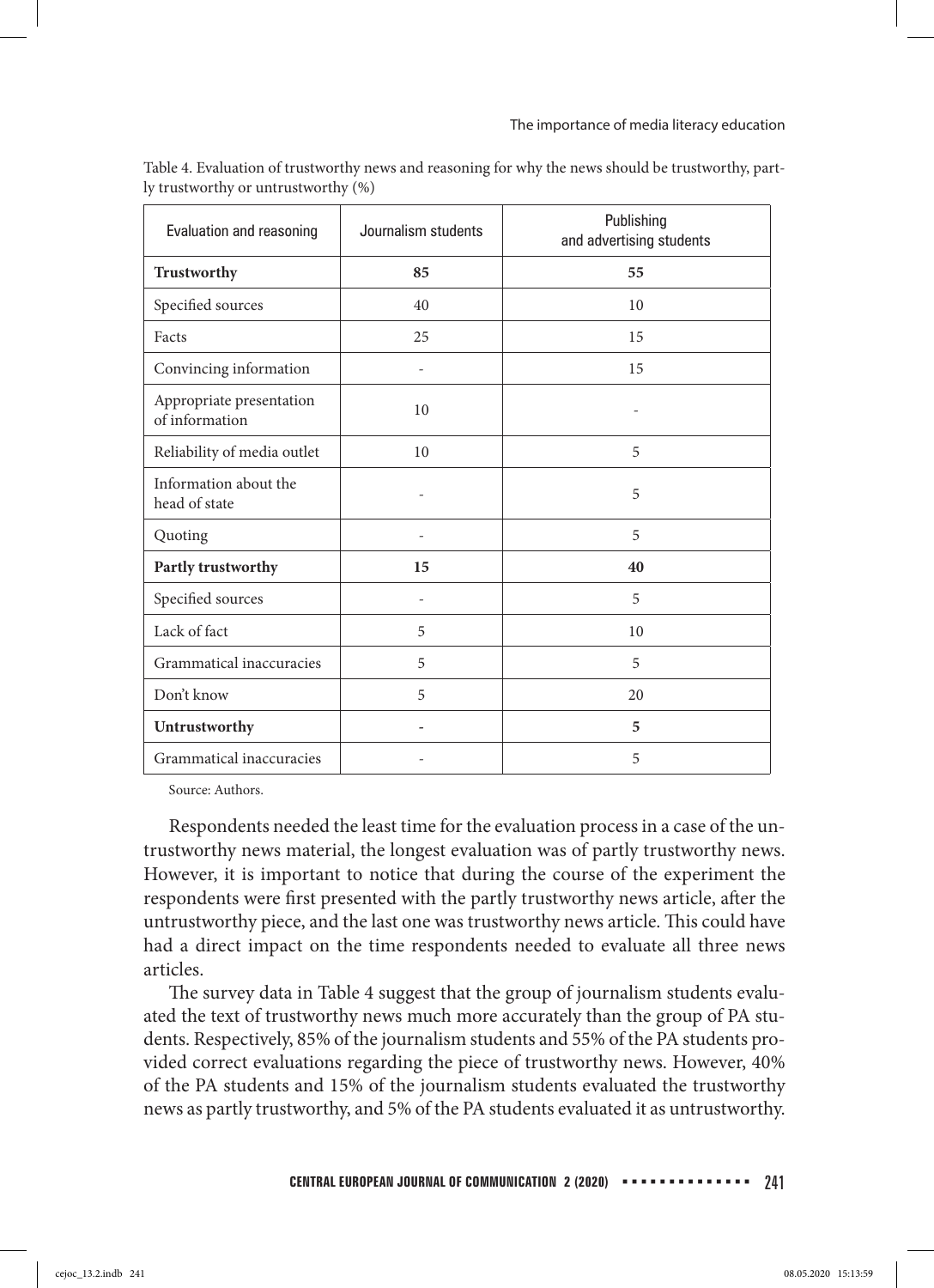Andrius Šuminas, Deimantas Jastramskis

| Evaluation and reasoning      | Journalism students | Publishing<br>and advertising students |
|-------------------------------|---------------------|----------------------------------------|
| Trustworthy                   | 40                  | 50                                     |
| Facts                         | 25                  | 40                                     |
| Convincing information        | 5                   | 5                                      |
| Don't know                    | 10                  | 5                                      |
| Partly trustworthy            | 50                  | 45                                     |
| Lack of sources               | 15                  | 5                                      |
| Specified sources             |                     | 5                                      |
| Lack of facts                 | 5                   | 5                                      |
| Convincing information        |                     | 5                                      |
| Unreliability of media outlet | 15                  | 5                                      |
| Don't know                    | 15                  | 20                                     |
| Untrustworthy                 | 10                  | 5                                      |
| Unreliability of media outlet | 5                   |                                        |
| Don't know                    | 5                   | 5                                      |

Table 5. Evaluation of partly trustworthy news and reasoning for why the news should be trustworthy, partly trustworthy or untrustworthy (%)

Source: Authors.

We can also see essential differences regarding the reasoning for the evaluation of trustworthy news between these two groups of students. Seventy-five percent of the journalism students appealed to specified sources, facts, and the appropriate presentation of information according to the standards of journalism in assessing the trustworthiness of the information. However, only 25% of the PA students evaluated the trustworthiness of news by citing specified sources and provided facts. Moreover, 15% of the PA students used the argument of convincing information to justify the news trustworthiness. Being convincing is inherent in defining advertising communication but not news. It is also important to emphasise that 20% of the PA students did not know why they labelled the trustworthy news as partly trustworthy (when only 5% of the journalism students gave such assessment).

The trends seen in Table 5 suggest very similar results regarding the assessment of partly trustworthy news and the reasoning for why the news should be trustworthy, partly trustworthy, or untrustworthy in both groups of the sample. The press release of the state institution (published as original news by the editorial staff of the media outlet) was evaluated as partly trustworthy news by half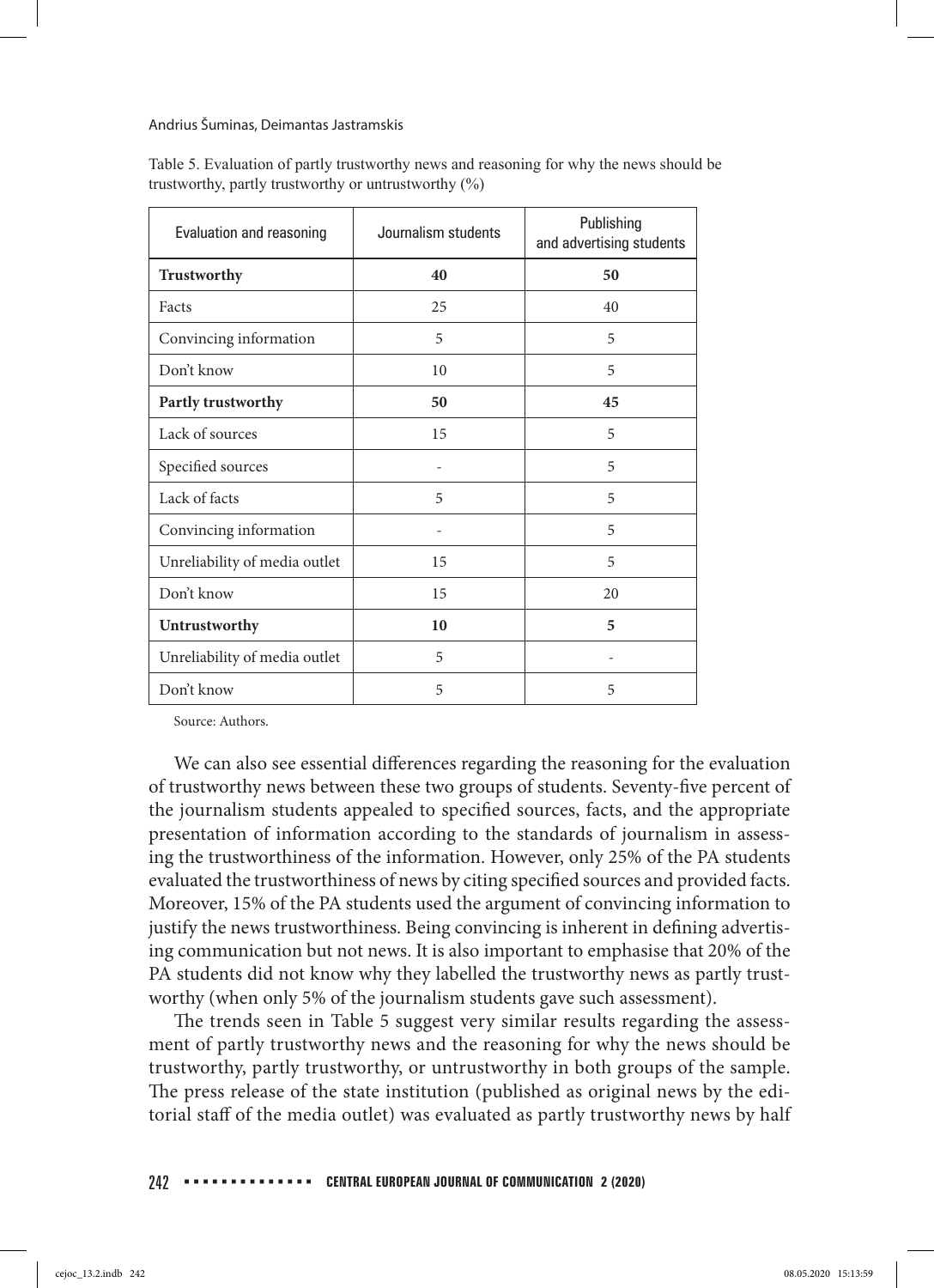of the journalism students and almost half (45%) of the PA students. However, very few respondents (altogether 20% of the journalism students and 10% of the PA students) explained such a choice by the lack of sources or facts. Moreover, the unilateral presentation of facts was an "appropriate" argument to render the partly trustworthy news as trustworthy for 25% of the journalism students and 40% of the PA students. Besides, 30% of the students overall in both groups did not know why they mentioned that a piece of information should be trustworthy, partly trustworthy, or untrustworthy.

Table 6. Evaluation of untrustworthy news and reasoning for why the news should be trustworthy, partly trustworthy or untrustworthy (%)

| Evaluation and reasoning                     | Journalism students | Publishing<br>and advertising students |  |  |
|----------------------------------------------|---------------------|----------------------------------------|--|--|
| Trustworthy                                  | 15                  | 25                                     |  |  |
| Information about the head<br>of state       | 5                   | 5                                      |  |  |
| Convincing information                       |                     | 10                                     |  |  |
| Quoting                                      | 5                   | 5                                      |  |  |
| Don't know                                   | 5                   | 5                                      |  |  |
| Partly trustworthy                           | 20                  | 40                                     |  |  |
| Not a specified source                       | 10                  | 25                                     |  |  |
| Don't know                                   | 10                  | 15                                     |  |  |
| Untrustworthy                                | 65                  | 35                                     |  |  |
| Not specified source                         | 45                  | 30                                     |  |  |
| Inappropriate presentation<br>of information | 20                  | 5                                      |  |  |

Source: Authors.

The results in Table 5 show that the so-called grey zone of media content (which is supplied by state institutions, business companies, and other interest groups—in our case, by the state institution) was quite difficult to identify and reason as partly trustworthy. This fits for students who took very little part in MIL courses and for students who have participated in several MIL basic courses.

Data in Table 6 indicate a much better readiness on the part of the journalism students to evaluate the content of low-quality news than that of the PA students. Untrustworthy news (unauthorised text with an unnamed source) was identified correctly (with the reasoning of "Not a specified source" and "Inappropriate presentation of information") by 65% of the journalism students and 35% of the PA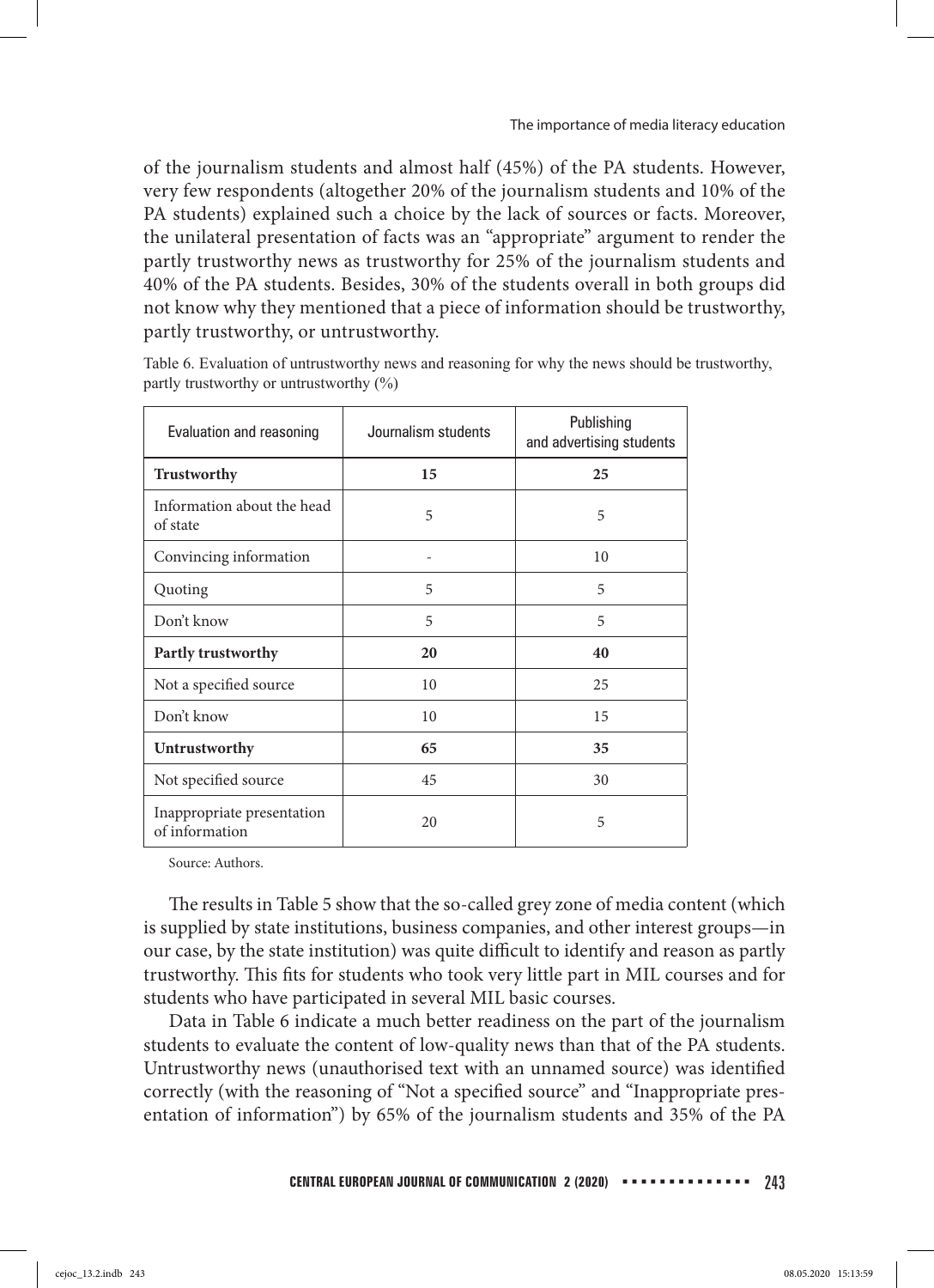students (Table 3). The same reasoning regarding not a specified source was used for the assessment of the untrustworthy news as partly trustworthy by 10% of the journalism students and 25% of the PA students. This means that the same reasoning can generate different decisions concerning the quality of the provided news. The data of the survey also show that 15% of the journalism students and 25% of the PA students assessed the untrustworthy news as trustworthy. Therefore, it can be claimed that some young persons have not acquired knowledge on how to ascertain the trustworthiness of information and what criteria to apply for this purpose.



## Publishing and advertising students

Figure 2. News evaluation heatmaps of both study groups (total reading time)

Eye-tracking equipment allowed to identify the differences between the research groups in the process of news article evaluation. Journalism students who already had some experience in media and information literacy courses were more attentive while reading the articles as they paid more attention to such important news credibility elements as named/unnamed author, photo caption, two sources, etc. PA students were reading news content in a sketchier manner, struggling to identify and find the abovementioned important news credibility elements.

Another notable difference between the research groups is the repeated reading of news content. After reading the news piece for the first time, the respondents came back to some textual elements or photography to perform an in-depth analysis and evaluation. Journalism students who had the previous experience of media literacy courses used repeated reading more frequently. Eye-tracking data evince that journalism students were able to identify important news credibility elements during their first reading and when they came back to check those elements. Meanwhile, PA students used repeated reading less frequently, and, even when doing so, they were paying attention to various elements of the news articles.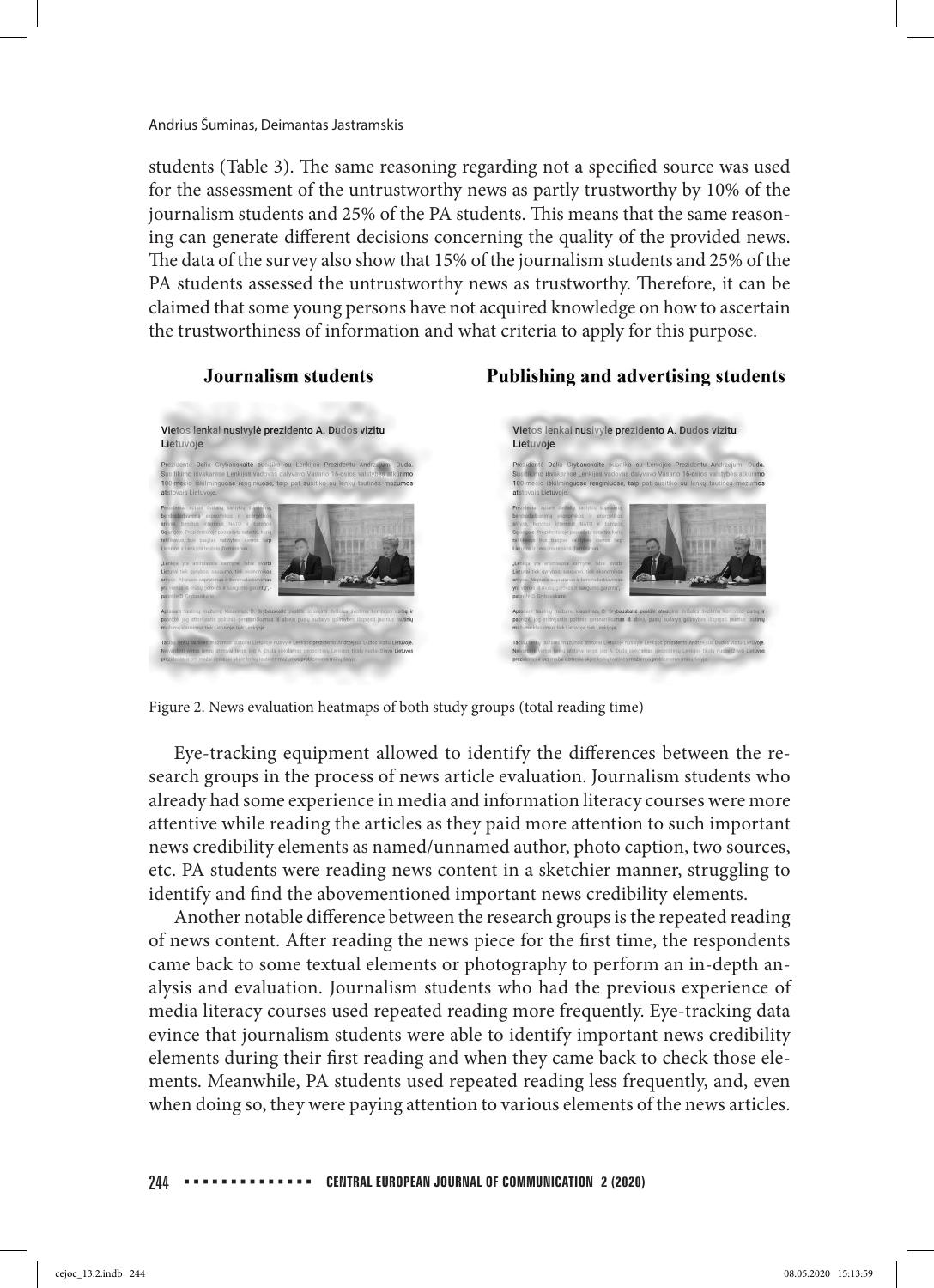## Journalism students

#### Publishing and advertising students



Figure 3. Heatmaps of the final stage of the news evaluation process (only repeated reading)

Research eye-tracking equipment data revealed that both groups of respondents during the evaluation process were paying a significantly larger amount of attention to the text, including the head, lead, and main body of news articles. Meanwhile, photos of the news articles received much less attention. One of the explanations for such responder behaviour could be that Lithuanian President Dalia Grybauskaitė is well known and an easily recognisable person in the country, so respondents did not have to spend a lot of time analysing photos.

## **DISCUSSION AND CONCLUSIONS**

The results of our experiment show a clear difference between two undergraduate student groups and thus point to the importance of media (news) literacy education. Journalism students who had taken various MIL courses showed better news literacy skills in evaluating the trustworthiness of news compared to publishing and advertising students whose learning was minimally related to MIL.

Over the first three semesters, journalism students have four interdisciplinary media literacy courses in their curriculum. These courses serve as a background for media (news) literacy skills that are required to be more critical and to develop a better understanding of the media in general and the role of news in it. However, it is not a guarantee for a good performance (reasonable evaluation of news trustworthiness) in all cases. Some students from the journalism group struggled to evaluate the news articles correctly or to support their assessments clearly and logically. The results of the study show that evaluating the typical state information subsidy material in the news was particularly problematic for both groups of students. Media companies publish single-source press releases for economic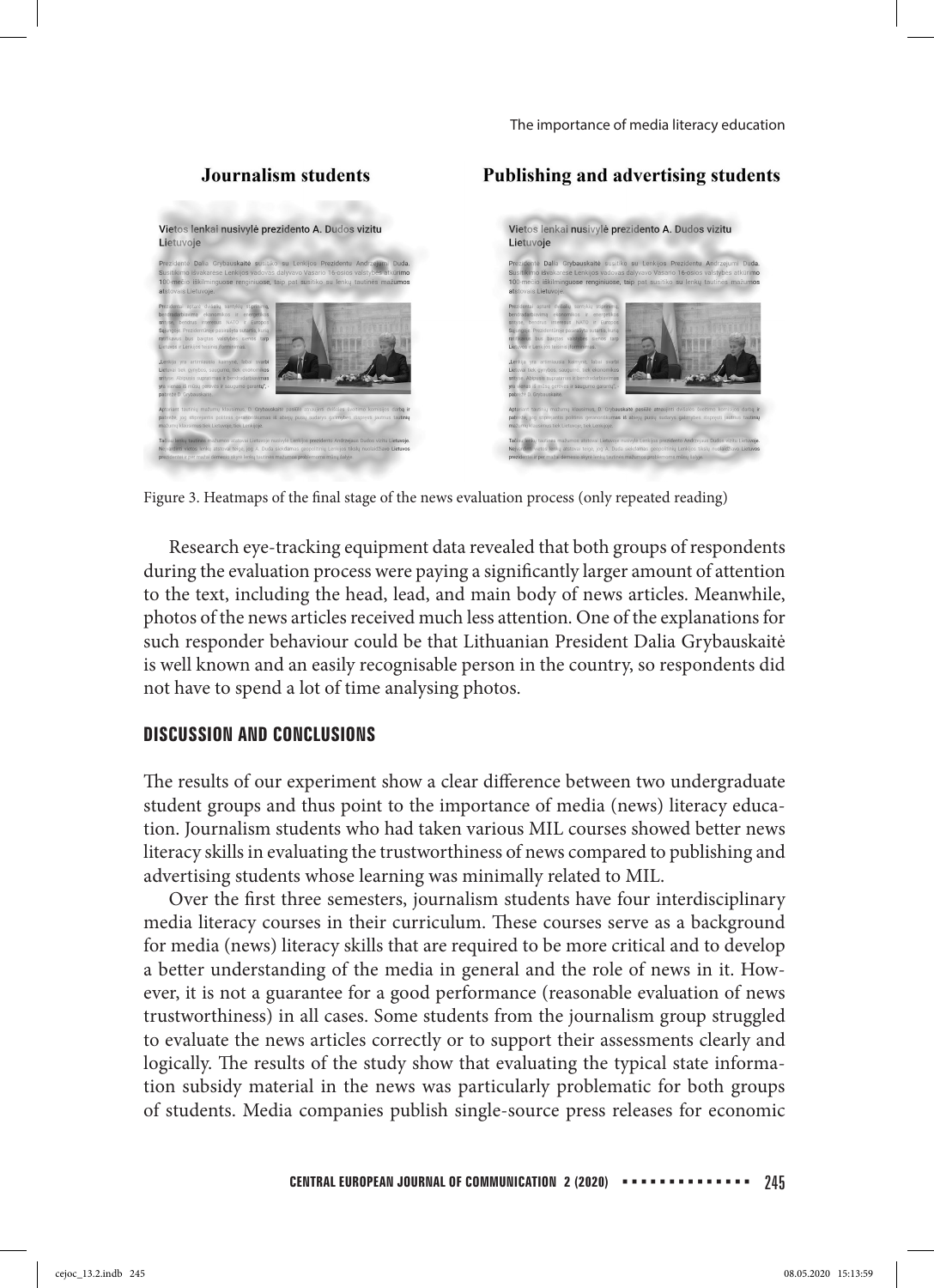and organisational reasons, and, in this way, theoretically low-quality content (not meeting the necessary criteria of objectivity) becomes part of mainstream media content in practice. The recognition of such content as credible indicates that some young people (including journalism students) still need to improve their news literacy skills, both to critically evaluate news and also to identify/recognise news.

It is quite obvious that the young people who did not have the knowledge regarding how to ascertain the trustworthiness of information and what criteria to apply had problems in evaluating the news material. Publishing and advertising students not only had problems in evaluating the news content correctly but also had trouble in describing and justifying their arguments. In some cases such arguments like "convincing information" or "information about the head of the state" were used.

The research data collected by the eye-tracking equipment added value to findings regarding the reasoning behind the news evaluation options of the research respondents. Firstly, the eye-tracking data confirmed the survey findings that the journalism student group relied much more on sources than the PA student group when evaluating the trustworthiness of the news. Moreover, the eye-tracking data revealed that the journalism students much more often than the PA students kept their attention on analysing the authorship of the provided messages and photo captions as being important when media users try to answer the main news credibility evaluation questions. Therefore, we can state that eye-tracking equipment can be a useful tool for performing media literacy education research because it allows for the analysis of people's behaviour during the information evaluation process. Being an objective research method with the possibility of reflecting cognitive processing through eye movement metrics, eye tracking is already widely used in various scientific disciplines.

In recent years, it has been possible to observe an increased focus on media literacy education research overall; however, there is still a lack of studies dedicated to specific minor aspects of media literacy education in different countries or regions. Our research underlines the impact of media literacy education on the process of evaluation of news; however, it is important to note that the scope of our research is small, and further research is needed in this area.

## **REFERENCES**

- Ashlock, R. (2011). *The influence of media literacy curriculum on body image of postsecondary students in Oklahoma.* Doctoral dissertation. Oklahoma State University.
- Aufderheide, P., & Firestone, C. (1993). *Media literacy: A report of the national leadership conference on media literacy*. Aspen Institute.
- Balčytienė, A., & Juraitė, K. (2017). Media literacy and expanding public spaces cultures, policies and risks in the Baltic countries. In I. Wadbring & L. Pekkala (Eds.), *Citizens in a mediated world. A Nordic-Baltic perspective on media and information literacy* (pp. 45–53). Nordicom.
- Burnett, C., & Merchant, G. (2011). Is there a space for critical literacy in the context of social media? *English Teaching: Practice and Critique, 10*(1), 41–57. https://doi.org/10.1080/146167 0X.2018.1494513.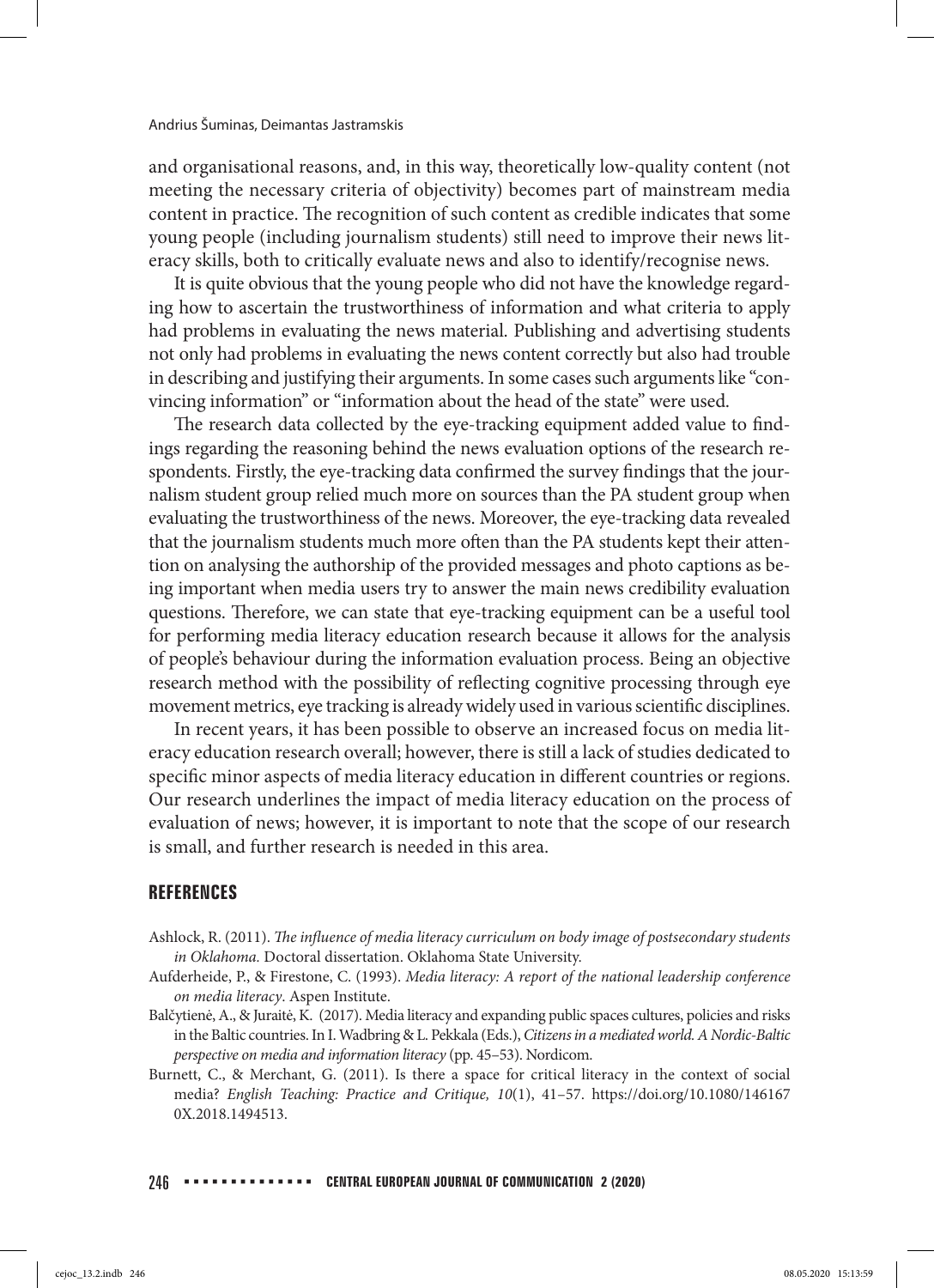- Butler, A. (2018). Building media literacy in higher education: Department approach, undergraduate certificate and engaged scholarship. In J. Cubbage (Ed.), *Handbook of research on media literacy in higher education environments* (pp. 153–171). IGI Global.
- Carlson, M. (2018). The information politics of journalism in a post-truth age. *Journalism Studies, 19* (13), 1879–1888.
- European Commission. (2007). *A European approach to media literacy in the digital environment. Communication from the Commission to the European Parliament, the Council, the European Economic and Social Committee and the Committee of the Regions*. Brussels, 20.12.2007. COM (2007) 833 final.
- Fry, K. G. (2018). Preparing to be digital: The paradigm shift for media studies and higher education. In J. Cubbage (Ed.), *Handbook of research on media literacy in higher education environments*  (pp. 78–89). IGI Global.
- Glasser, T. L. (1992). Objectivity and news bias. In E. D. Cohen (Ed.), *Philosophical issues in journalism*  (pp. 176–183). Oxford University Press.
- Graves, L. (2016). *Deciding what's true: The rise of political fact-checking in American journalism*. Columbia University Press.
- Hassan, N., Adair, B., Hamilton, J. T., Li, C., Tremayne, M., Yang, J., & Yu, C. (2015). The quest to automate fact-checking. *Proceedings of the 2015 Computation + Journalism Symposium*. http:// ranger.uta.edu/~cli/pubs/2015/claimbuster-cj15-hassan.pdf.
- Hobbs, R. (1998). The seven great debates in the media literacy movement. *Journal of Communication*, *48*, 16–32. https://doi.org/10.1111/j.1460-2466.1998.tb02734.x.
- Hobbs, R. (2005). Media literacy and the K–12 content areas. In S. Gretchen, & P. U. Brown (Eds.), *Media literacy: Transforming curriculum and teaching (pp. 74–99). Blackwell.*
- Hobbs, R. (2010). News literacy: What works and what doesn't. Paper presentation at the *Association for Education in Journalism and Mass Communication (AEJMC) Conference*, Denver, Colorado, August 7, 2010.
- Hobbs, R. (2011). What a difference ten years can make: Research possibilities for the future of media literacy education. *Journal of Media Literacy Education, 3*(1), 29–31.
- Hovland, C. I., Janis, I. L., & Kelley, J. J. (1953). The influence of source credibility on communication effectiveness. *Public Opinion Quarterly*, *15*, 635–650. https://doi.org/10.1086/266350.
- Kellner, D., & Share, J. (2005). Media literacy in the US. *MedienPädagogik: Zeitschrift für Theorie Und Praxis Der Medienbildung, 11*, 1–21. https://doi.org/10.21240/mpaed/11/2005.09.15.X.
- Kellner, D. & Share, J. (2007). Critical media literacy is not an option. *Learning Inquiry*, *1*(1), 59–69. https://doi.org/10.1007/s11519-007-0004-2.
- Koltay, T. (2011). The media and the literacies: Media literacy, information literacy, digital literacy. *Media, Culture & Society, 33*(2), 211–221. https://doi.org/10.1177/0163443710393382.
- Lilleker, D. G. (2006). *Key concepts of political communication*. Sage Publications.

Livingstone, S. (2004). Media literacy and the challenge of new information and communication technologies. *The Communication Review, 7*(1), 3–14. https://doi.org/10.1080/10714420490280152

Maras, S. (2013). *Objectivity in journalism*. Polity Press.

- Malik, M., Cortesi, S., & Gasser, U. (2013). *The challenges of defining "news literacy."* Berkman Center for Internet & Society.
- Martens, H. (2010). Evaluating media literacy education: Concepts, theories and future directions. *Journal of Media Literacy Education, 2*(1), 1–22.
- Masterman, L. (1985). *Teaching the media*. Routledge.
- McQuail, D. (2010). *McQuail's mass communication theory* (6th edition). Sage Publications.
- Messaris, P. (1994). *Visual literacy: Image, mind and reality*. Westview Press.
- Metzger, M. J., Flanagin, A. J., Eyal, K., Lemius, D. R., & McCann, R. M. (2003). Credibility for the 21st century: Integrating perspectives on source, message, and media credibility in the contemporary media environment. *Annals of the International Communication Association*, *27*(1), 293–335. https://doi.org/10.1080/23808985.2003.11679029.